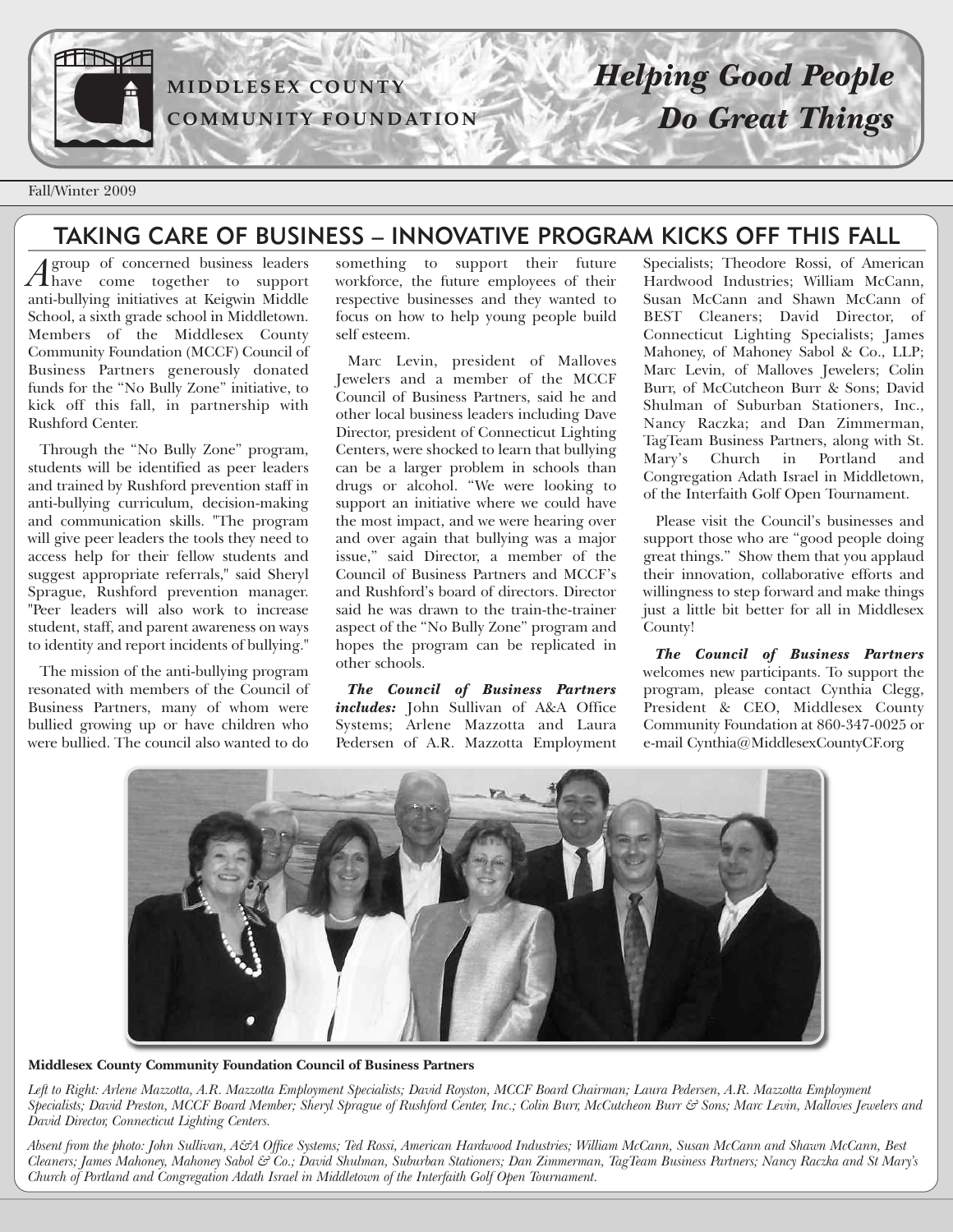## SIMPLE STEPS CAN MAKE A BIG DIFFERENCE

#### Dear Friends,

There are many and unique ways people in this County GIVE BACK. Now, more than ever, your help is needed. We all have busy lives, yet we want to help others in need. Here are some simple steps to take that will make a difference in the lives of others…and in yours!

- **• Turn family and friend celebrations into charitable donations.** Break with tradition! Consider making donations to charities instead of giving birthday, anniversary or holiday gifts. Donations can be made in the name of the individual who would have received the gift.
- **• Encourage your children to get involved**. Spend some quality family time researching the various charitable organizations in Middlesex County and deciding how you can help in these difficult times.
- **• Think about other ways to give.** In addition to your charitable donations, consider other ways to help those in need. Volunteer; share your talents; educate a friend about your favorite charity and ways they can help.
- **• Think about leaving a legacy.** Estate planning is always important, both in good times and bad. Think about what you want your legacy to be. Legacy giving includes bequests in wills or testamentary trusts, gifts of retirement assets, and gifts of insurance policies.
- **• Take advantage of the IRA Charitable Rollover.** This provision was extended through December 31, 2009. The law allows people 70 ½ or older to transfer up to \$100,000 annually from an IRA directly to a nonprofit organization without counting those assets as income.
- **• Give more – if you can.** Overall donations are down in a time when needs are greatest. If you can, help nonprofits keep up with the demand for services.
- **• Ask for help.** Middlesex County Community Foundation can offer assistance on how to make charitable contributions that meet both charitable and financial goals. In good times and bad, we're here to help you make a difference and be as effective as possible in your charitable giving.

We'd love to feature your story in an upcoming newsletter. Let us know how you and your family will GIVE BACK. **You can make a difference.**

Best regards, Cynthia 4. Cleggy

### RANDOM ACTS OF KINDNESS

#### *A Portrait of Donors: Howard and Yvonne McAuliffe*

Here's just one example of the wonderful people we have in our County…those who realize that GIVING REALLY COUNTS!

Howard and Yvonne McAuliffe are quiet and unassuming individuals. I'm certain that the phrase 'UNSUNG HEROES' was invented with Howard, Yvonne and numerous other people in Middlesex County in mind.



*Howard McAuliffe makes the County a better place to live one gift at a time.*

If you ask why he and Yvonne look for opportunities to help others, Howard will (quietly, of course,) tell you that his sense of giving back is 'just because" or 'that's the way you do things, Cynthia". He speaks of being inspired by his grandfather who practiced RANDOM ACTS of KINDNESS every day of his life. His grandfather instilled in Howard the importance of helping and sharing ones bounties with others, known and unknown, so that life in Middlesex County would be the best it could possibly be for everyone.

Howard and Yvonne have two Funds with Middlesex County Community Foundation. Over the years they have generously reached out to those in need through these funds. They do so without a mention of their name to the recipient, without asking for anything in return except for a call from the Community Foundation updating them on the recipient's well-being.

When asked if he had a quote for this piece, Howard pointed to a statement in our Annual Report by Arthur and Edythe Director, who also generously provide for others through the Community Foundation. "They've said it all, Cynthia. Just put a DITTO after their statement."

To put it into context and to paraphrase the Directors and the McAuliffes:

"We believe in giving back now and for the future. The Community Foundation makes it possible for everyone to do just that in their own way and for everyone to be a philanthropist." That says it all, so: DITTO!

We're sure you'll agree that we're fortunate to have such good neighbors! We welcome working with all of you so you can put your heart into action and your money to work for the benefit of all in Middlesex County. Give the Community Foundation a call and share your story and your passions. Let's all add to the good works of Howard and Yvonne and Art and Edythe. Let's all show that GIVNG REALLY COUNTS.

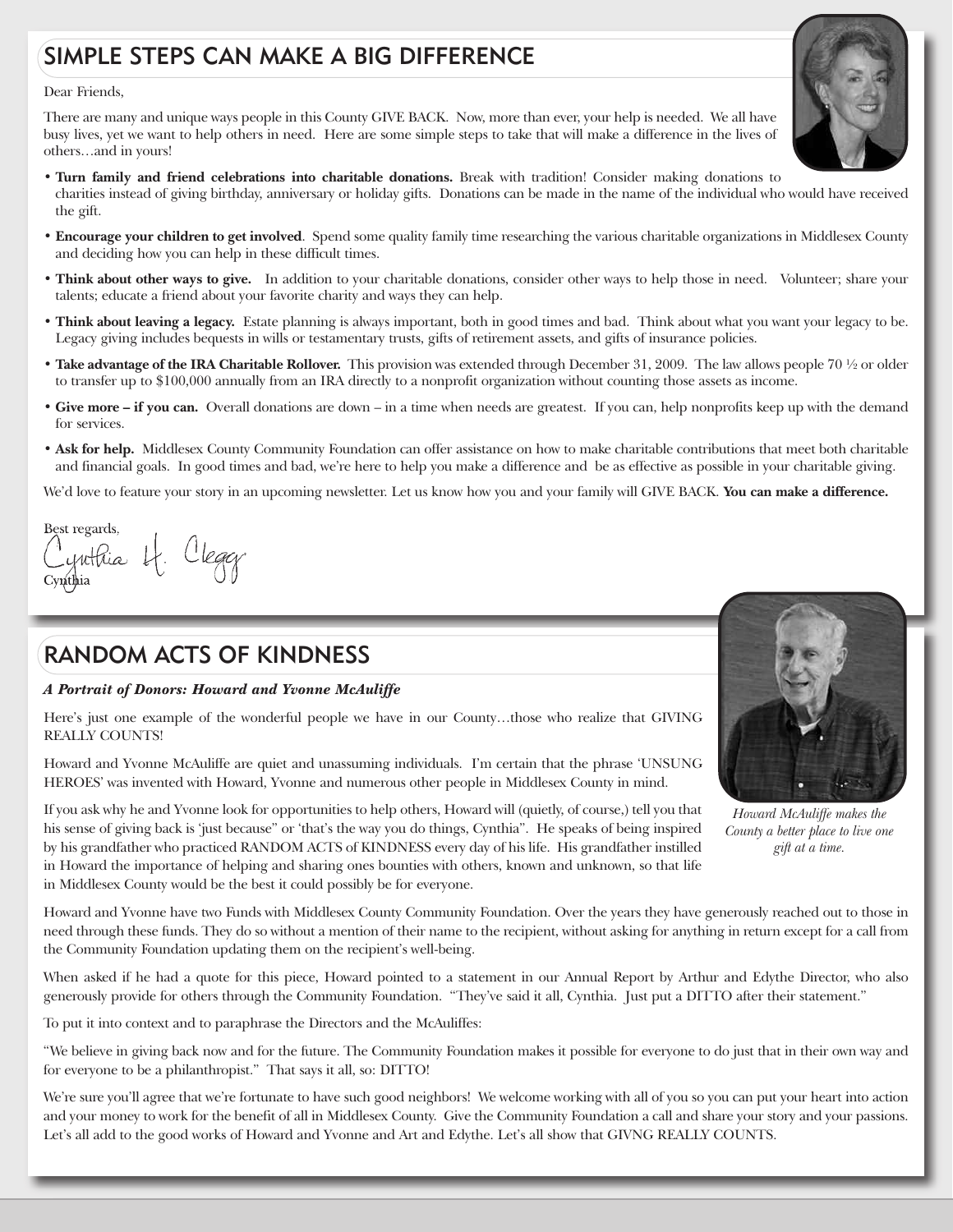## THANK YOU, WILLARD, FOR YOUR SUPPORT OF MIDDLESEX COUNTY

Willard McRae is legendary. Everyone knows Willard and will sing his praises for his boundless energy, his devotion to helping those in need and his countless hours of volunteering. He acts on his belief that "every child has his own distinct value…his own unique dreams."

On October 27, 2009, Liberty Bank presented its annual Community Diversity Award to Willard for his lifelong dedication to creating opportunities for children and adults in the areas of education, mental health and human services. Willard's community service activities include:

Co-founder of the Middlesex Coalition for Children, the Middlesex Child & Adolescent Services System Program and the Wesleyan University Upward Bound Program. Willard is also a founding member of Middlesex County Community Foundation and was unanimously elected Director Emeritus in 2008.



*Willard McRae*

The community is a better place because of Willard. How can you honor and thank someone who builds on the foundation laid out by society, who always seeks ways for those in need to thrive and find a new sense of purpose? Well, you name the award after the legend. The award will now be known as the "Willard M. McRae Community Diversity Award".

# *BRAVO, WILLARD, and THANK YOU!*

### THANKS TO OUR DONORS – YOUR GIVING MAKES A DIFFERENCE!

Because of your generous donations, the Community Foundation was able to support and help local nonprofits expand their services to their clients, associates and audiences.



You also provided funding to Ivoryton Playhouse for its new online ticketing capabilities. Jacqueline Hubbard, Executive Director, describes this ability as "almost like adding an additional person to our small staff!"

*Ivoryton Playhouse Executive Director Jacqueline Hubbard with Board member, Norman Needleman, work to bring great theater to our area.*

Literacy Volunteers Valley Shore (LVVS) was able to purchase materials for its Citizenship Program. A record 11 clients of LVVS became citizens of the United States this spring!

*Literacy Volunteers Valley Shore staff and board members congratulate clients who became citizens of the United States in 2009!*



### **HERE'S HOW YOU CAN MAKE A DIFFERENCE**

*The Community Foundation has a safe, easy way for you to donate by credit card. Just go to our website www.MiddlesexCountyCF.org and click on:*



You'll have many options to choose from as your gift can be made in honor of a loved one, designated for a specific purpose, or given for unrestricted use. Or use the enclosed envelope to mail a check the old fashioned way! Now, more than ever your donation will have a tremendous impact on the quality of life in Middlesex County.

Donate to our

LIVE LOCAL GIVE LOCAL FUND!

100% of the proceeds will be donated to our area nonprofits this year.

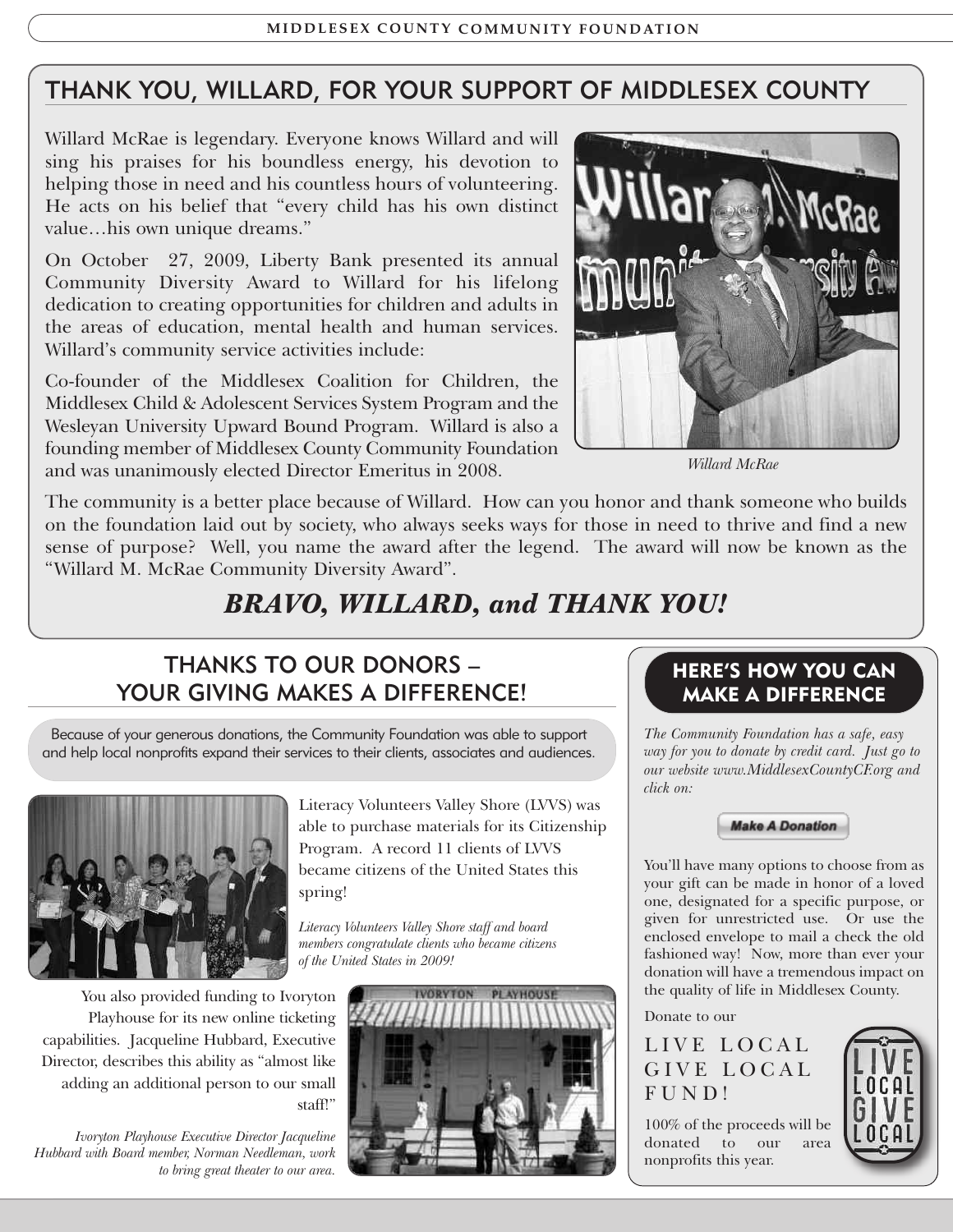# $LEARN \sim GROW \sim THRIVE$

## **Middlesex County Nonprofit Resource Center**

**at**



**MI D D LESEX C O U N TY C OMMU N ITY F O U N D ATI O N**

#### *M*iddlesex County Community<br>
Foundation resumes Learning Opportunities this fall/winter for county nonprofit organizations with a full schedule of Morning Musings, Webinars and Half Day Workshops. The workshops are designed to give nonprofit staff and volunteers access to programs relating to nonprofit management, volunteer development and the "best practices" in the field of philanthropy.

Morning Musings, free one hour sessions, will cover topics as varied as "An Introduction to Crisis Communications and Issue Management", "Grant Research and Proposal Writing", and "Marketing Techniques for Volunteer Run Organizations".

The Webinar series, offered in partnership with the Association of Fundraising Professionals (AFP), presents web-based workshops led by high-caliber experts in the field. Nonprofit organizations do not have to be an AFP member to participate.

Half Day Workshops will be presented by nationally recognized speakers and experts to give in-depth presentations on nonprofit management.

# SCHEDULE AT A GLANCE

### **Upcoming Webinars**

#### p **How to Have Conversations with Donors about Planned Gifts**

Wednesday, December 9th, 1:00 – 2:30 pm All Webinars will be held at Middlesex County Community Foundation, 211 South Main Street, Middletown, CT

#### **Half Day Workshops**

#### p **Love Thy Reader with Tom Ahern**

Fund Raising Communications for the Aspiring Expert: What Works and Why

Tuesday, January 12th, 9:00 – 12:00 noon (Snow Date – Thursday, January 14th)

Middlesex Community College, Chapman Hall 100 Training Hill Rd, Middletown, CT

Cost \$10 per person

**For further information or to register, email:** info@MiddlesexCountyCF.org or call 860.347.0025 x201



*Middlesex County Community Foundation Council of Business Partners Anti-Bullying Program in partnership with Rushford Center Inc. and Rushford Prevention Professionals will utilize students as peer leaders and conduct activities to improve school climate at Keigwin 6th grade school.*

15-20 students will be recruited as student leaders.

Student leaders will be trained in the anti bullying decision-making skills and communication skills.

Peer leaders will gain the tools they need to access help for peers and suggest appropriate referrals.

Peer leaders will explore issues that are of concern to them, their school climate, school suspensions due to bullying and identify community resources that can be accessed for support.

Peer leaders will increase student and staff awareness on ways to identify, define and report incidents of bullying behavior.

Work with students to develop communication and decision making skills, assessinformation on bullying problems facing students and promote peaceful conflict resolution and anti bullying messages.

Examplementation that can be placed<br>tudent leaders.<br>tudent leaders.<br>tusting skills and **Goals**<br>**BULLY COALS**<br>**BULLY COALS**<br>**BULLY COALS**<br>**BULLY COALS**<br>**BULLY COALS**<br>**BULLY COALS**<br>**BULLY COALS**<br>**BULLY COALS** Staff will create lesson plans, and document program implementation that can be placed in a guidebook that can be duplicated and provided to other schools.

#### Goals

• Reduce incidents of violence and bullying

- Train youth as a resource to their peers
- Reduce feelings of alienation among students
- Instill positive self-esteem and a sense of purpose
- Identify specific plans that indicate young persons are optimistic about their future

# Learning Opportunities

#### **MORNING MUSINGS**

**WEBINARS**

#### **WORKSHOPS**



*Back by popular demand! Chuck Loring of Loring, Sternberg & Associates, led 100 nonprofit board and staff members in a half-day workshop on "Getting Governance Right: Board Roles & Responsibilities". The seminar was co-sponsored by Liberty Bank Foundation.*



*Thayer Talbott, Talbott Communications Strategies, led a recent Morning Musing on communications for area nonprofits entitled, Reacting with the Right Response: An Introduction to Crisis Communication and Issue Management.*

#### Impact

The Middlesex County Community Foundation Council of Business Partners Anti-Bullying Program will improve student climate by increasing pro-social behaviors which will result in reduced incidents of school suspension caused by violence/bullying.

#### Evaluation

Pre and post-test surveys will be completed to assess students' competency levels. Students will track and monitor school discipline data and share results with peers.

#### **Longevity**

Program can be implemented at Woodrow Wilson School.

Vision: to repircate the program at other schools<br>
and to expand the Council of Business Partners<br>
throughout Middlesex County. Contact MCCF for<br>
g more information (347.0025). Vision: to replicate the program at other schools throughout Middlesex County. Contact MCCF for more information (347.0025).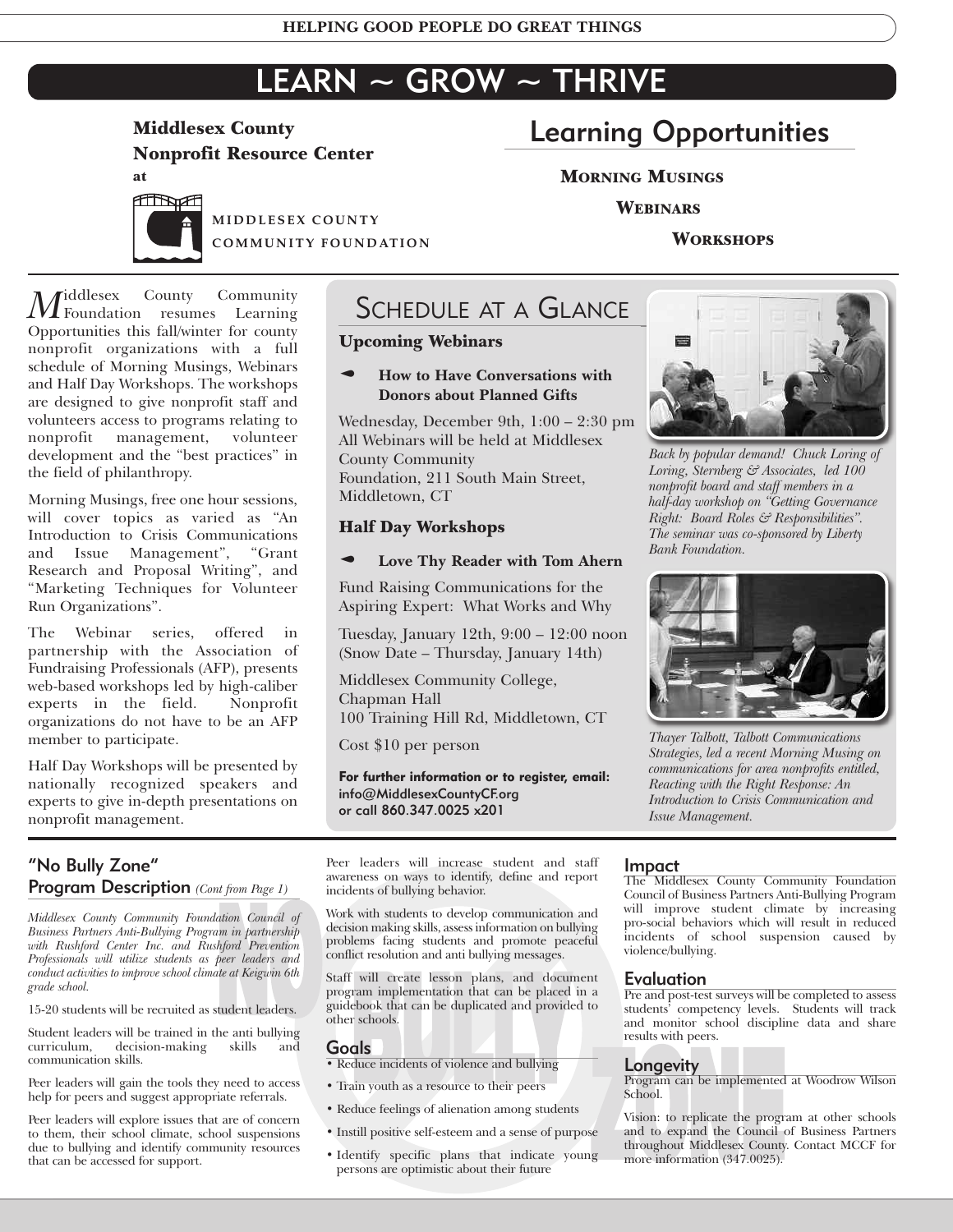#### **MI D D LESEX C O U N TY C OMMU N ITY F O U N D ATI O N**



Middlesex County organizations will have a brighter future due to the generosity of a growing number of thoughtful people who are making planned gifts. A planned gift is a commitment to support an

 $2222$ 

organization through a will, charitable trust, life insurance, pension beneficiary or other philanthropic means which will aid an organization.

We are pleased that numerous people have made it known that they have planned a gift to our community through the Community Foundation. Some have designated their favorite charity to receive the benefit of their gift, while others have given unrestricted gifts to address local needs as they change over time through Community Foundation grant making.

What would you like your legacy to be? Our Community Foundation was created to provide a vehicle for donors of all income levels to leave a legacy to our community. We welcome conversations with good people who want to do great things now and in the future. Call us at 860.347.0025 and let us help you plan your legacy.

222222222222

#### FIVE WAYS YOU CAN LEAVE A LEGACY

- 1. Prepare a will, and include a gift for the charity or charities that have made a difference in your life.
- 2. Donate a specific dollar amount or a percentage of your assets, including stocks, bonds, CDs or other property.
- 3. Name your favorite charity as the beneficiary of your IRA or pension plan.
- 4. Name your favorite charity as the beneficiary of an existing or new life insurance policy.
- 5. Honor deserving friends and remember loved ones with memorial gifts.

*If you are interested in leaving a legacy to Middlesex County Community Foundation, or if you would like to become a member of our President's Society or Chairman's Circle, contact Cynthia Clegg at Cynthia@MiddlesexCountyCF.org or call 860.347.0025.*

### SHORELINE LANDMARK ESTABLISHES NEW FUND at COMMUNITY FOUNDATION

Bill's Seafood Restaurant is a landmark on the Connecticut shoreline. Thousands of area residents and tourists visit annually to experience the shoreline setting to the "tune" of Westbrook's "singing bridge".

The local communities have long supported Bill's and their loyalty is returned by the owners and staff many times over. For the past six years, Bill's Seafood has hosted a golf tournament to support scholar-athletes from the shoreline towns. In just six short years, the business has awarded over \$98,000 in scholarships. In 2009 alone, a total of \$18,000 was presented to eight students. A male and female senior were chosen from the towns of Westbrook, Clinton, Old Saybrook and Valley Regional High School (Chester, Deep River and Essex). The students are selected by an independent committee of volunteers and have achieved high academic distinction, participated in a sport, demonstrated a positive character, strong leadership qualities and were active in community services. They all plan to further their education in a four-year college, community college, business or vocational school.

These dedicated volunteers faced the challenge of running the golf tournament and raising more funds while attending to

ARRAI

their regular day-to-day activities. They realized that the rising cost of higher education was preventing many deserving students from continuing their education, something they felt was unacceptable. They wanted to make it possible for more to pursue their educational goals. However, they also knew that they did not want to establish and run a nonprofit. They just wanted to give back more to the communities where they work, live and call home.

The committee worked with the Community Foundation to establish the Bill's Seafood Golf Tournament Athletic Scholarship Fund. The committee will be able to focus on giving back and nourishing the educational aspirations of more shoreline scholar athletes as it utilizes the Community Foundation's sound structure, expertise in managing funds and its commitment to helping donors fulfill their philanthropic wishes. Mark Leopoldino of Bill's Seafood states "the partnership with the Community Foundation is a perfect solution for our generous committee. We are grateful to the guidance and expertise of the Community Foundation. We get to do what we love best: running the golf tournament and giving back to the community that means so much to us."



**2009 Bill's Seafood Scholar/Athlete Award Recipients**

*Standing: Ryan MacDonald, Westbrook; Michael Rubano, Old Saybrook; Christopher Pacileo, Ivoryton and Tyler Reid, Clinton*

*Seated: Jessica Kuba, Ivoryton; Caitlon Stedman, Westbrook; Kimberly Eininger, Clinton and Christine Marshall, Old Saybrook*